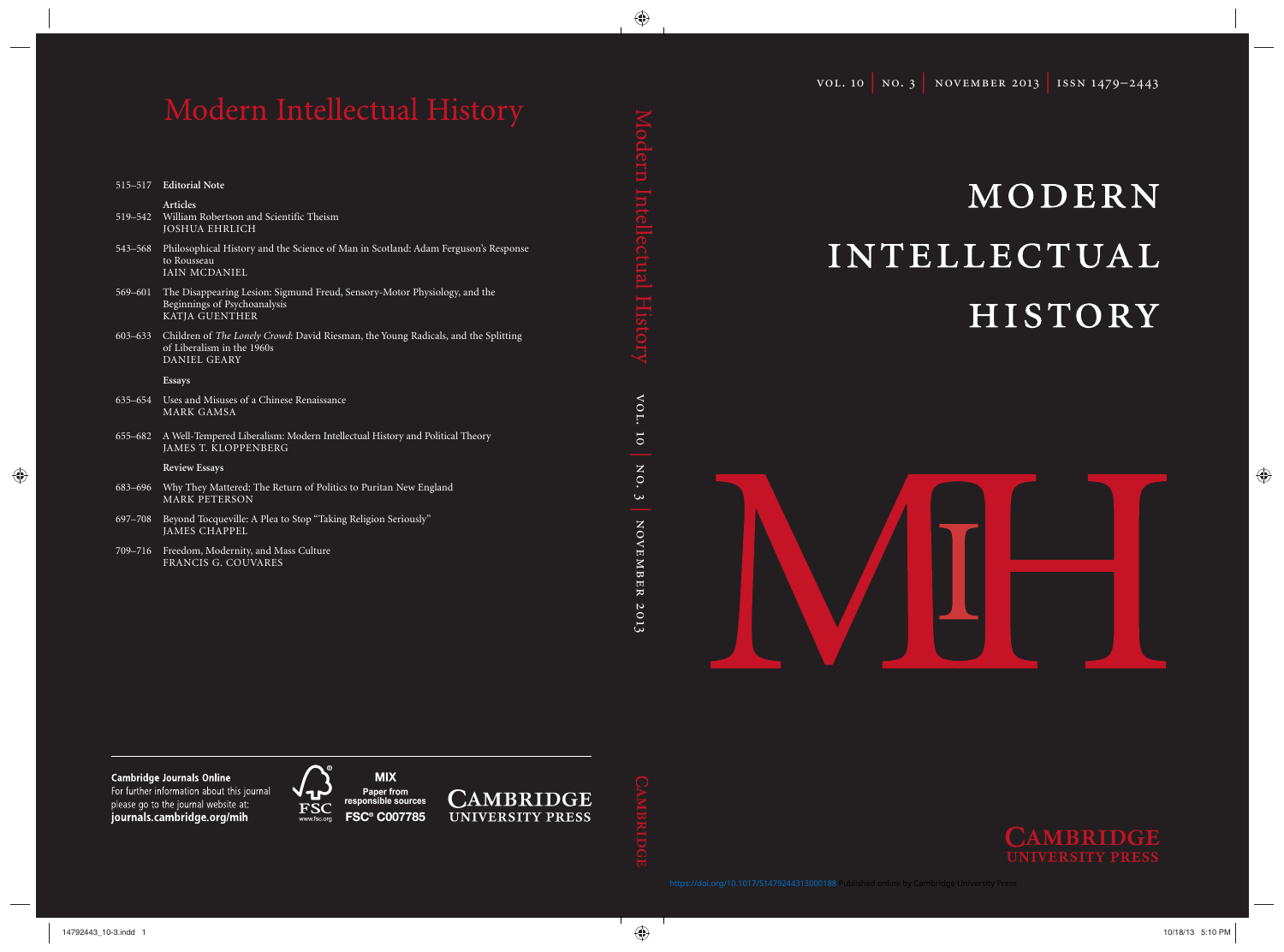## **modern intellectual history**

#### **Editors**

Charles Capper, Boston University, USA *Email capper@bu.edu*

Duncan Kelly, University of Cambridge, UK *Email djk36@cam.ac.uk*

Samuel Moyn*,* Columbia University, USA *Email s.moyn@columbia.edu*

Sophia Rosenfeld, University of Virginia, USA *Email sar5d@virginia.edu*

#### **Assistant Editor**

Aaron Hiltner, Boston University, USA *Email mih@bu.edu*

#### **Editorial Board**

David Armitage, Harvard University, **usa** David Bates, University of California, Berkeley, usa C. A. Bayly, University of Cambridge, **uk** Duncan Bell, University of Cambridge, **uk** Thomas Bender, New York University, **usa** Julian Bourg, Boston College, **usa** Richard Bourke, University of London, **uk** Howard Brick, University of Michigan, **usa** Lawrence Buell, Harvard University, **usa** Deborah Coen, Columbia University, **usa** Jeffrey Collins, Queen's University, Ontario, **canada** Faisal Devji, University of Oxford, **uk** Benjamin Elman, Princeton University, usa Christian Emden, Rice University, usa Alexander Etkind, University of Cambridge, **uk** Javier Fernández Sebastián, Universidad del País Vasco, spain Peter Gordon, Harvard University, **usa** Cordula Grewe, Columbia University, usa Malachi Haim Hacohen, Duke University, **usa** David D. Hall, Harvard Divinity School, **usa** David A. Hollinger, University of California, Berkeley, **usa** Joel Isaac, University of Cambridge, **uk** Andrew Jainchill, Queen's University, Ontario, canada Mary Kelley, University of Michigan, **usa** James T. Kloppenberg, Harvard University, **usa** Julien Victor Koschmann, Cornell University, **usa** Javed Majeed, King's College London, **uk** Peter Mandler, University of Cambridge, **uk** Karuna Mantena, Yale University, **usa** Suzanne Marchand, Louisiana State University, **usa** Tracie M. Matysik, University of Texas at Austin, **usa** Michael O'Brien, University of Cambridge, **uk** Karen O'Brien, University of Birmingham, uk John Robertson, University of Cambridge, **uk** Helena Rosenblatt, City University of New York, **usa** Emma Rothschild, Harvard University, **usa**/King's College, Cambridge, **uk**

Andrew Sartori, New York University, **usa** Silvia Sebastiani, L'École des hautes études en sciences sociales, france

David Sehat, Georgia State University, usa Celine Spector, University of Bordeaux, france Judith Surkis, Rutgers University, usa John Toews, University of Washington, usa Daniel Wickberg, The University of Texas at Dallas, USA

 *Modern Intellectual History* publishes scholarship in intellectual and cultural history from **1650** onwards, with primary attention to Europe and the United States but also to trans-national developments that encompass the non-West.

#### **Subscriptions**

*Modern Intellectual History* (ISSN **1479**-**2443**) is published three times a year, in April, August and November. Three parts form a volume. The subscription price, which includes delivery by air where appropriate (but excluding VAT), of volume **10**, **2013**, which includes print and electronic access, is £**195**.**00** (US \$**315**.**00** in USA, Canada and Mexico) for institutions; £**28**.**00** (US \$**43**.**00** in USA, Canada and Mexico) for individuals, which includes print only. Students ordering direct from the publishers and certifying that the journal is for their personal use can subscribe to the print version at £**21**.**00** (US \$**32**.**00** in USA, Canada and Mexico). The electronic-only price available to institutions is £**161**.**00** (US \$**261**.**00**). Single parts are £**66**.**00** (US \$**106**.**00** in USA, Canada and Mexico) plus postage. EU subscribers (outside the UK) who are not registered for VAT should add VAT at their country's rate. VAT registered members should provide their VAT registration number. Japanese prices for institutions (including ASP delivery) are available from Kinokuniya Company Ltd, P.O. Box **55**, Chitose, Tokyo **156**, Japan.

Articles appearing in this journal are abstracted and indexed in Historical Abstracts and America: History and Life.

This journal issue has been printed on FSC-certified paper and cover board. FSC is an independent, non-governmental, not-for-profit organization established to promote the responsible management of the world's forests. Please see www.fsc.org for information.

© Cambridge University Press **2013** ISSN **1479**-**2443**